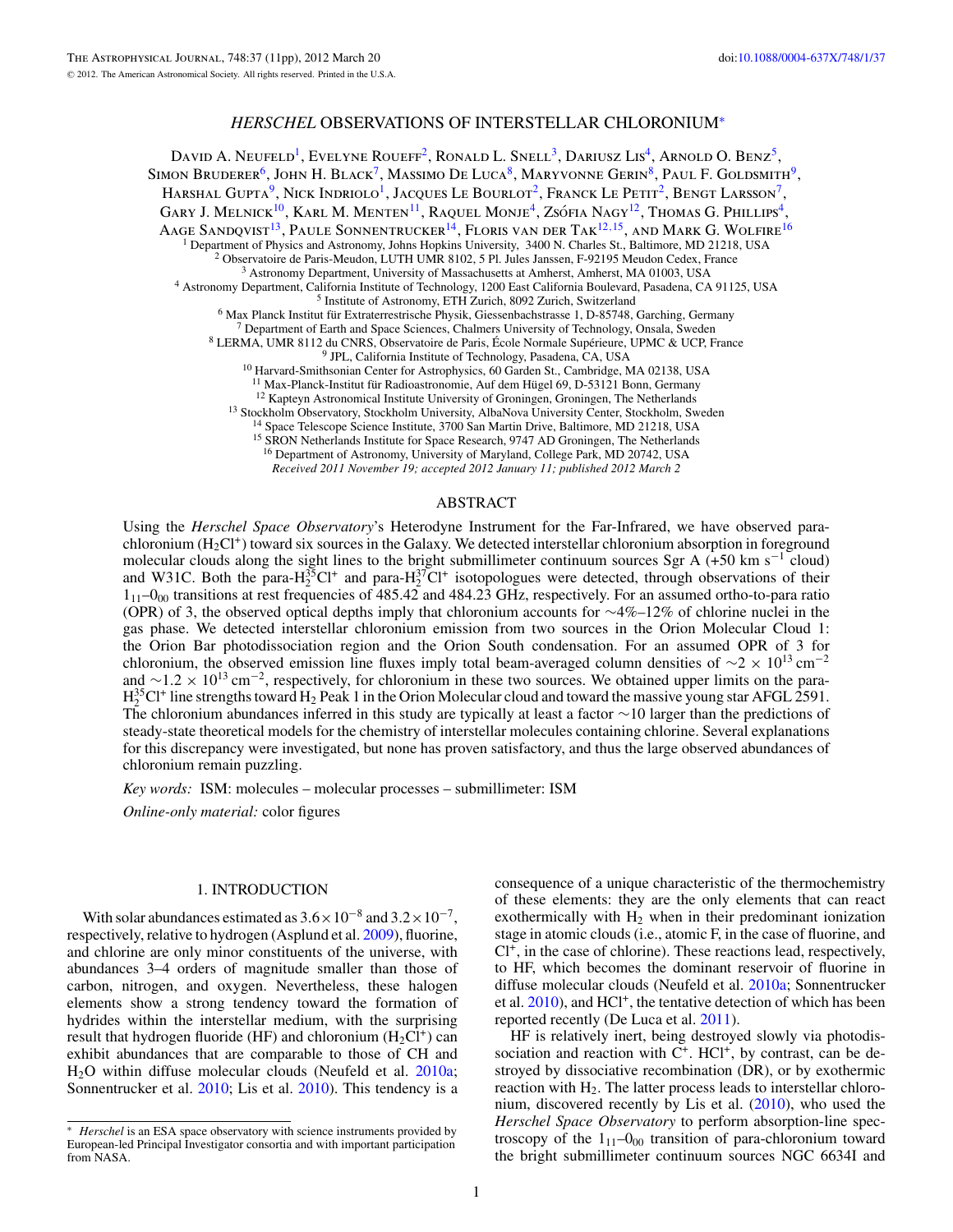<span id="page-1-0"></span>

| Summal y OI ODSCI VALIONS                                      |                                           |                                                   |                                    |                                                  |  |  |  |  |  |
|----------------------------------------------------------------|-------------------------------------------|---------------------------------------------------|------------------------------------|--------------------------------------------------|--|--|--|--|--|
| Source                                                         | Orion Bar                                 | Orion S                                           | W31C                               | Sgr A<br>$(+50 \text{ km s}^{-1} \text{ cloud})$ |  |  |  |  |  |
| R.A. (J2000)                                                   | $5^{\rm h}35^{\rm m}20\rlap{.}^{\rm s}60$ | $5^{\rm h}35^{\rm m}13^{\rm s}50$                 | $18^{\rm h}10^{\rm m}28^{\rm s}70$ | $17^{\rm h}45^{\rm m}51^{\rm s}70$               |  |  |  |  |  |
| Declination (J2000)                                            | $-5^{\rm d}25'14''.00$                    | $-5^{\rm d}24^{\prime}8^{\prime\prime}_{\rm c}00$ | $-19^{d}55'50''.00$                | $-28^{\rm d}59'09''.00$                          |  |  |  |  |  |
| Date                                                           | 2010 Mar 1                                | 2010 Mar 1                                        | 2011 Apr 8                         | 2010 Sep 16                                      |  |  |  |  |  |
| Total duration (s)                                             | 4176                                      | 4176                                              | 588 <sup>a</sup>                   | 7848 <sup>a</sup>                                |  |  |  |  |  |
| Continuum $T_A$ (SSB in mK)                                    | 66                                        | 800                                               | 382                                | 115                                              |  |  |  |  |  |
| Integrated line strength <sup>b</sup> (mK km s <sup>-1</sup> ) | 411                                       | 395                                               |                                    |                                                  |  |  |  |  |  |
| Line centroid <sup>b</sup> (km s <sup>-1</sup> )               | $10.5/11.3^c$                             | $7.8/8.5$ °                                       |                                    |                                                  |  |  |  |  |  |
| Line $FWHM^b$ (km s <sup>-1</sup> )                            | $3.4/5.1^{\circ}$                         | $4.0/5.7$ °                                       |                                    |                                                  |  |  |  |  |  |
| rms noise (mK)                                                 | 4.5                                       | 4.5                                               | 9.7                                | 1.4                                              |  |  |  |  |  |
| Mode                                                           | Frequency scan                            | Frequency scan                                    | Pointed                            | Pointed                                          |  |  |  |  |  |
| Key program                                                    | <b>HOP</b>                                | <b>HOP</b>                                        | <b>PRISMAS</b>                     | <b>HOP</b>                                       |  |  |  |  |  |

**Table 1** Summary of Observations

# **Notes.**

<sup>a</sup> Divided into three observations of equal duration with different LO settings (see the text).

<sup>b</sup> Emission lines only.

<sup>c</sup> The first number is for a three-component Gaussian fit, with the velocity components separated in accord with the hyperfine splitting and the relative strengths appropriate to LTE; the second number is for a single-component Gaussian fit, computed on the velocity scale for the strongest hyperfine component.

Sgr B2 (S). Chloronium is an intermediary in the production of hydrogen chloride (Neufeld & Wolfire [2009](#page-10-0) and references therein), the first chlorine-bearing molecule to be detected in the interstellar medium (Blake et al. [1985\)](#page-10-0); the latter is formed as a result of DR of  $H_2Cl^+$ , or—in dense clouds—following proton transfer from  $H_2Cl^+$  to CO.

In this paper, we report four additional detections of chloronium obtained with *Herschel*'s Heterodyne Instrument for the Far-Infrared (HIFI; de Graauw et al. [2010\)](#page-10-0) in two separate Key Programs. We have observed the  $1_{11}-0_{00}$  transition of para-H<sub>2</sub>Cl<sup>+</sup>, which lies less than 2 GHz from a molecular oxygen line that has been targeted in very deep integrations toward many sources in the HOP ("Herschel Oxygen Project"; Co-PI's: P. Goldsmith & R. Liseau) Open Time Key Program. Although studying  $H_2Cl^+$  was not the primary goal of HOP, we ensured that chloronium was observed simultaneously with  $O_2$  by a suitable choice of local oscillator (LO) setting, thus performing sensitive searches for chloronium toward all HOP sources. The HOP source list includes a wide diversity of molecular environments, and the new detections of  $H_2Cl^+$  reported here were obtained toward (1) the Orion Bar, a photodissociation region (PDR) where intense radiation from the Trapezium stars in Orion is incident upon a dense molecular cloud; (2) Orion South, a dense condensation within the Orion Molecular ridge; and (3) the so-called "+50 km s<sup>-1</sup> cloud" in the vicinity of Sgr A, a source of far-infrared continuum radiation—abutting the Sgr A East supernova remnant—with a sight line that is intersected by multiple foreground molecular clouds located between the Sun and the Galactic Center. In addition, the  $1_{11}-0_{00}$  transition of para- $H_2Cl^+$  was targeted in observations of the massive star-forming region W31C, performed as part of the PRISMAS ("Probing Interstellar Molecules with Absorption Line Studies;" P.I.: M. Gerin) Guaranteed Time Key Program. W31C (also known as G10.6–0.4) is a bright continuum source, located at an estimated distance of 4*.*8+0*.*<sup>4</sup> <sup>−</sup>0*.*<sup>8</sup> kpc (Fish et al. [2003\)](#page-10-0) within the so-called " $-30 \text{ km s}^{-1}$ " spiral arm, and provides a sight line that intersects several foreground molecular clouds, the arrangement of which has been elucidated by Corbel & Eikenberry [\(2004;](#page-10-0) see their Figure 8). Because W31C shows a large continuum flux at infrared and radio wavelengths, this sight line has proven to be one of the most valuable in the Galaxy for the study of

interstellar gas by absorption-line spectroscopy. In addition to the new detections of chloronium, upper limits on the  $1_{11}-0_{00}$ transition have been obtained from the HOP program toward  $H_2$ Peak 1 in Orion, a source of shock-excited molecular hydrogen emission, and toward the young massive star AFGL 2591, proposed to be a strong far-ultraviolet emitter that irradiates outflow cavity walls within a dense infalling envelope (Bruderer et al. [2010\)](#page-10-0).

The observations and data reduction methods are described in Section 2 below. In Section [3,](#page-2-0) we present the resultant spectra and report detections of  $H_2Cl^+$  toward four sources. In Sections [4](#page-2-0) and [5,](#page-6-0) the column densities and abundances inferred from these detections are discussed in the context of models for the chemistry of chlorine-containing interstellar molecules.

#### 2. OBSERVATIONS AND DATA REDUCTION

All the observations reported here were obtained using the HIFI instrument in dual beam switch mode, with the  $1_{11}-0_{00}$ transition of para-chloronium in the lower sideband of the Band 1a receiver. Table 1 lists the observations that led to detections.<sup>17</sup> The telescope beam was centered at the coordinates given in Table 1, with the reference positions located at offsets of  $3'$  on either side of each source. The beam size was  $44''$ (half-power beam width). The data were acquired using the Wide Band Spectrometer (WBS), which provides a spectral resolution of 1.1 MHz and a bandwidth of ∼4 GHz. For each observation, the date and total duration are given in Table 1 with the rms noise achieved in a 1.1 MHz channel. As discussed in Neufeld et al.  $(2010a)$ , the data were processed using the standard HIFI pipeline to Level 2, providing fully calibrated spectra with the intensities expressed as antenna temperature and the frequencies in the frame of the Local Standard of Rest (LSR). For the observations of W31C and Sgr A (+50 km s<sup>-1</sup>) cloud), we used three LO frequencies, separated by a small offset, to confirm the assignment of any observed spectral feature to either the upper or lower sideband of the (double

 $\overline{17}$  Upper limits were obtained toward Orion H<sub>2</sub> Peak 1

 $(\alpha = 5^{\text{h}} 35^{\text{m}} 13^{\text{s}} 70, \delta = -5^{\text{d}} 22' 09'' 00 \text{ J} 2000)$  and AFGL 2591

 $(\alpha = 20^{\text{h}} 29^{\text{m}} 24^{\text{s}} 70, \delta = +40^{\text{d}} 11' 19'' 00 \text{ J}2000).$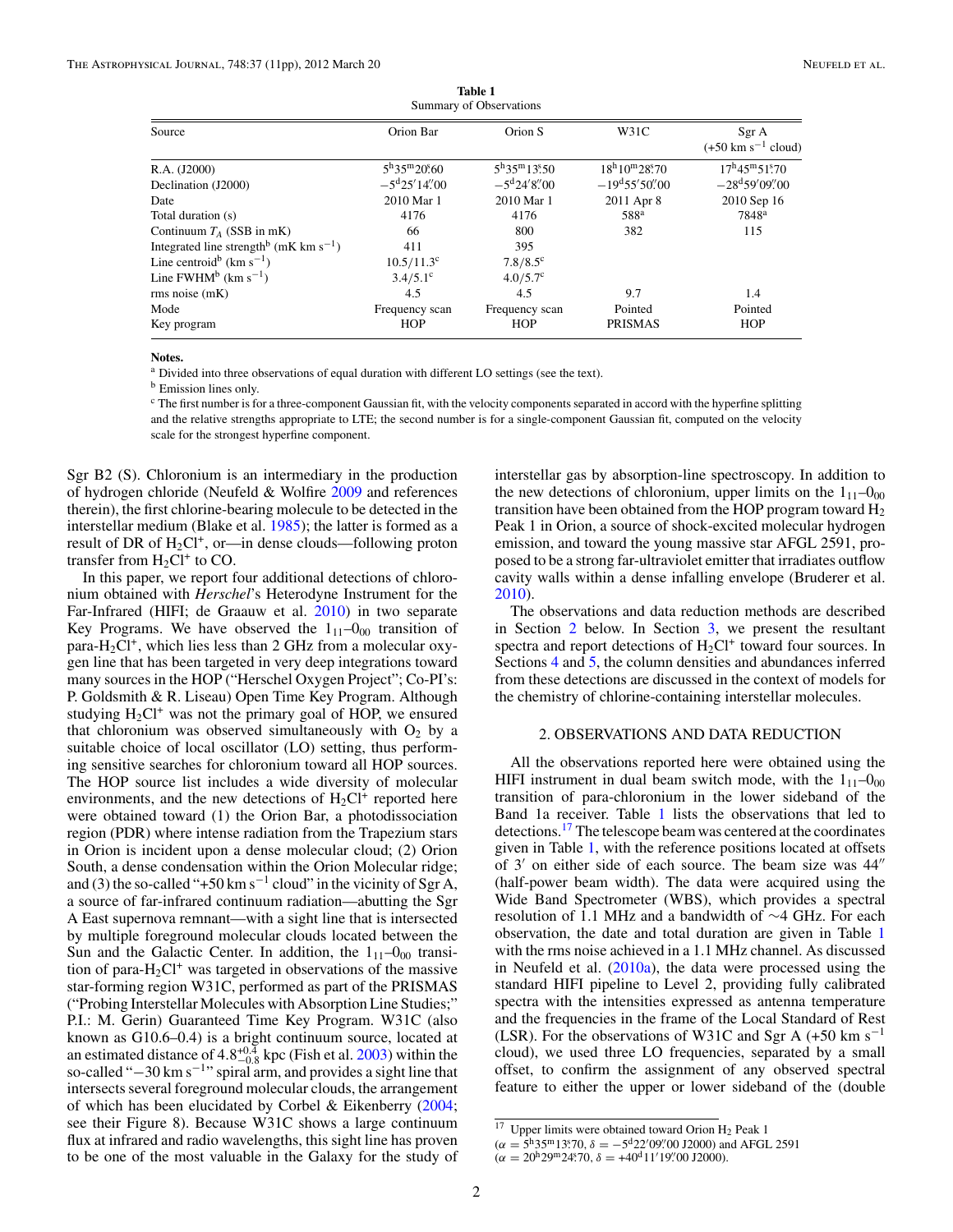<span id="page-2-0"></span>sideband, DSB) HIFI receivers. The resultant spectra were coadded so as to recover the signal-to-noise ratio that would have been obtained at a single LO setting. Spectra obtained for the horizontal and vertical polarizations were found to be very similar in their appearance and noise characteristics and were likewise co-added. In the case of the Orion Bar and Orion S, the data were acquired in the frequency scan observing mode, which automatically performs the observations at multiple LO settings. Here, sideband deconvolution was performed using the *doDeconvolution* tool in the Herschel Interactive Processing Environment.

The relevant spectroscopy for chloronium is well established, thanks to direct laboratory measurements of its 180–500 GHz rotational spectrum (Araki et al. [2001\)](#page-10-0). For the more abundant  $H_2^{35}Cl^+$  isotopologue, the strongest  $(F = 5/2 - 3/2)$  hyperfine component of the  $1_{11}$ – $0_{00}$  transition has a measured frequency of 485417*.*670 ± 0*.*015 MHz, with the *F* = 3*/*2 − 3*/*2 and *F* = 1*/*2 − 3*/*2 components lying at frequency offsets of −4.24 and +3.13 MHz, respectively, corresponding to Doppler velocities of +2.6 and  $-1.9$  km s<sup>-1</sup>. For  $\text{H}_2^{37}\text{Cl}^+$ , the  $1_{11} - 0_{00}$  $F = 5/2 - 3/2$  transition has a measured frequency of  $484231.804 \pm 0.026$  MHz, and the  $F = 3/2 - 3/2$  and  $F = 1/2 - 3/2$  components lie at velocity offsets of +2.1 and  $-1.7$  km s<sup>-1</sup>. The dipole moment of chloronium has been estimated as  $1.89$  D in ab initio calculations performed by Müller [\(2008\)](#page-10-0).

# 3. RESULTS

Clear detections of the  $H_2^{35}Cl^+$  1<sub>11</sub>–0<sub>00</sub> transition were obtained in absorption toward Sgr A (+50 km s<sup>-1</sup> cloud) and W31C, and in emission toward the Orion Bar and Orion South. In addition, the  $1_{11} - 0_{00}$  line of the  $H_2^{37}Cl^+$  isotopologue was detected toward Sgr A (+50 km s<sup>-1</sup> cloud) and W31C, but this transition was outside the spectral region covered by the Orion Bar and Orion S observations.

Figure [1](#page-3-0) shows the spectra of  $H_2^{35}Cl^+$  (and, for two sources,  $H_2^{37}Cl^+$ ) obtained toward the four sources Sgr A (+50 km s<sup>-1</sup>) cloud), W31C, the Orion Bar, and Orion South. Here, the intensity is plotted on the scale of antenna temperature, as a function of the LSR velocity for the strongest hyperfine component. For the Orion Bar and Orion S, Figure [1](#page-3-0) shows the continuum-subtracted sideband-deconvolved spectra, while for Sgr A (+50 km s<sup>-[1](#page-3-0)</sup> cloud) and W31C, Figure 1 shows DSB spectra without continuum subtraction. In DSB spectra, the complete absorption of radiation in the observed spectral lines would reduce the antenna temperature to one-half its continuum value (given a sideband gain ratio of unity). The *single-sideband* continuum antenna temperatures are listed in Table [1.](#page-1-0) For the Orion Bar and Orion South, the frequencyintegrated line fluxes are also listed in units of mK  $km s^{-1}$ , along with the line centroids and line widths. For the latter two parameters, two fitting methods were used: in the first method, the spectrum was fit as the sum of three Gaussians, of identical width, with the centroids separated in accord with the hyperfine splitting for the  $H_2^{35}Cl^+$  transition, and with relative strengths appropriate to LTE; in the second method, a single-component Gaussian fit was adopted, computed on the velocity scale for the strongest hyperfine component. The second method, of course, leads to line widths that are broader because of the effects of hyperfine splitting, and also results in a  $\sim 0.8$  km s<sup>-1</sup> shift in the centroid velocity. In the Orion bar, the former method yields a line centroid  $(10.5 \text{ km s}^{-1})$  that is in excellent accord with

that observed for other spectral lines, although the line width (∼3*.*4 km s−<sup>1</sup> FWHM) is somewhat larger than those typically observed for optically thin molecules along this sight line (e.g., Parise et al. [2009\)](#page-10-0), arguing, perhaps, in favor of a surface origin for  $H_2Cl^+$ . Toward Orion S, good agreement is obtained with the line centroid  $(7.2 \text{ km s}^{-1})$  and width  $(3.7 \text{ km s}^{-1})$  inferred by Rodríguez-Franco et al.  $(2001)$  from observations of CN  $N = 3-2.$ 

Toward W31C, several interloper lines are present in the H<sub>2</sub><sup>3</sup>7Cl<sup>+</sup> spectrum. In particular, the SO<sub>2</sub> 13<sub>3,11</sub> – 12<sub>2,10</sub>,  $SO_2$  27<sub>1,27</sub> – 26<sub>0,26</sub>, and NS <sup>2</sup> $\Pi_{1/2}$  *J* = 21/2 – 19/2 emission lines appear, respectively, near  $-25 + 2$ , and  $+48 \text{ km s}^{-1}$ . The latter (NS 484.151 GHz) transition, in particular, affects our ability to determine the  $H_2^{37}Cl^+$ column density at LSR velocities above  $\sim$ 40 km s<sup>-1</sup>. However, this NS transition is a member of a lambda doublet, with another component appearing at 484.547 GHz (not shown in Figure [1\)](#page-3-0). We have attempted to remove the interfering doublet member by subtracting a feature with the same strength and profile observed for the 484.547 GHz component; the result of this subtraction appears as the blue histogram in Figure [1](#page-3-0) and has been used in our subsequent determination of the  $H_2^{37}Cl^+$  column density.

Toward Orion  $H_2$  Peak 1, the effective sensitivity was significantly compromised by the presence of several interfering spectral lines, the influence of which—at this position—is probably a consequence of the beam partially overlapping the nearby Orion hot core (a rich emission-line source located at an offset of 27" from the beam center.) Based upon the typical residuals remaining after the removal of known transitions of dimethyl ether and <sup>33</sup>SO<sub>2</sub>, we obtained an upper limit of ~0.6 K km s<sup>-1</sup> for the integrated  $H_2^{35}Cl^+$  1<sub>11</sub> –  $0_{00}$  line intensity. Toward AFGL 2951, there is no evidence for emission or absorption at any Doppler velocity in a spectrum with a continuum antenna temperature of 57 mK and an rms noise of 4 mK (in a 1 km s<sup>-1</sup> channel).

#### 4. INFERRED COLUMN DENSITIES AND ABUNDANCES OF CHLORONIUM

# *4.1. Chloronium Absorption Observed toward W31C and Sgr A*

The Sgr A (+50 km s<sup>-1</sup> cloud) and W31C spectra show  $H_2Cl^+$  absorption over a wide range of velocities, a behavior that is typical of other molecules observed in absorption toward these sources. The observed molecular absorption is believed to arise largely in foreground diffuse clouds, unassociated with the background sources of continuum radiation.

In Figures [2](#page-4-0) and [3,](#page-4-0) we present the observed flux for the two sources showing  $H_2^{35}Cl^+$  and  $H_2^{37}Cl^+$  in *absorption*, now normalized with respect to the continuum flux in a single sideband. Here, we assume a sideband gain ratio of unity (Roelfsema et al. [2012\)](#page-10-0), and thus we plot the quantity  $2T_A/T_A$ (cont) – 1. Using the procedure described by Neufeld et al. [\(2010b\)](#page-10-0), we have deconvolved the hyperfine structure to obtain the spectra shown in red; these are the spectra that would have resulted if the hyperfine splitting were zero. For comparison, the spectra (see figure captions for the sources of these spectra) of four other molecules detected with HIFI are shown: CH (the 536.761 GHz transition in green), HF (the 1232.476 GHz transition in brown), para-H<sub>2</sub>O (the 1113.343 GHz transition in magenta), and OH<sup>+</sup> (the 971.804 GHz transition in blue). In addition, the H i 21 cm spectrum is shown in dark green. Vertical offsets have been introduced for clarity.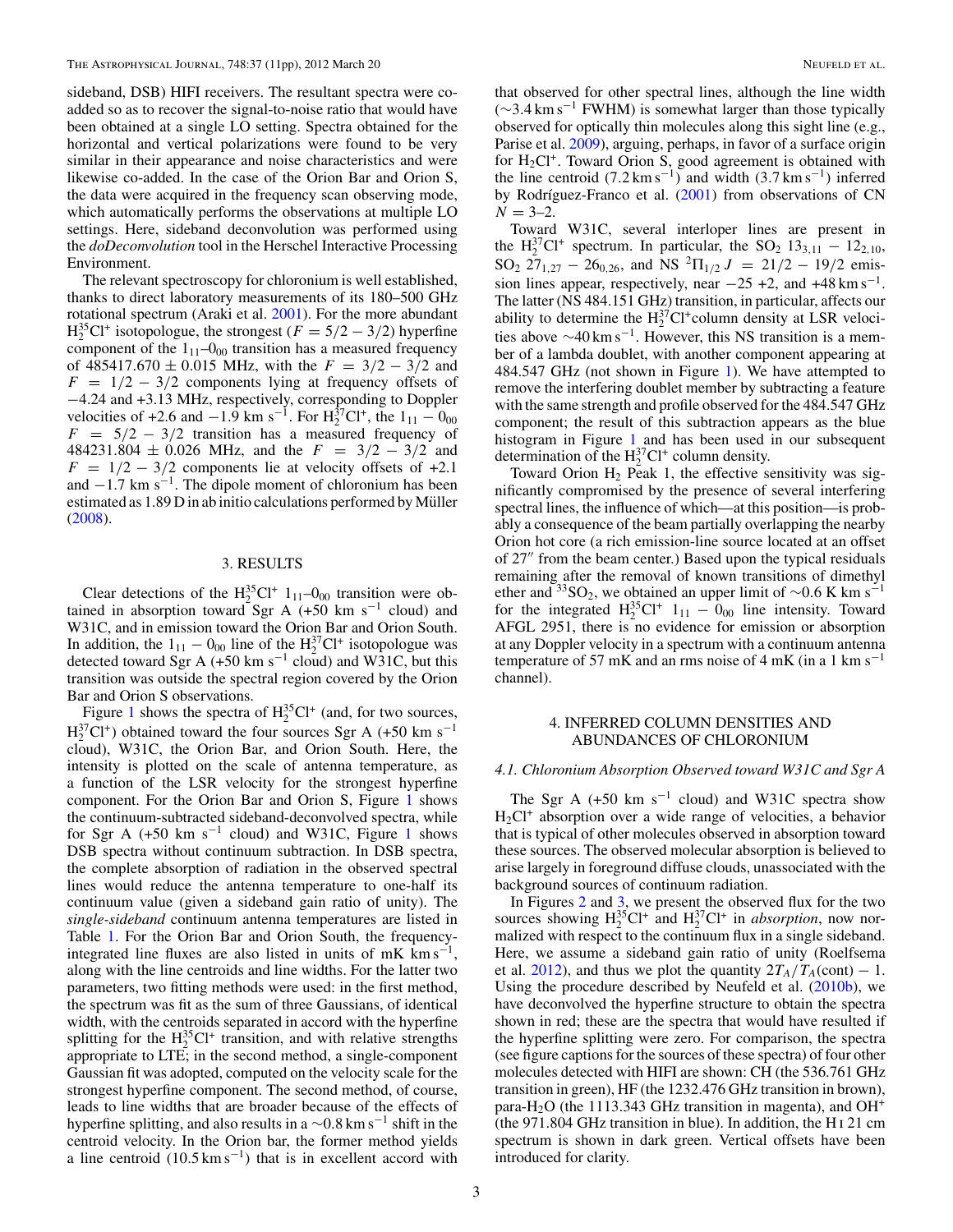<span id="page-3-0"></span>

**Figure 1.** Spectra of the  $1_{11}$ –0<sub>00</sub> transition of para-H<sub>2</sub><sup>35</sup>Cl<sup>+</sup> (and, for two sources, the analogous transition of para-H<sub>2</sub><sup>37</sup>Cl<sup>+</sup>) obtained toward the four sources Sgr A (+50 km s−<sup>1</sup> cloud), W31C, the Orion Bar, and Orion South. Here, the intensity is plotted on the scale of antenna temperature, as a function of the LSR velocity for the strongest hyperfine components (at rest frequencies of 485.417 GHz for  $H_2^{35}$ Cl<sup>+</sup> and 484.232 GHz for  $H_2^{37}$ Cl<sup>+</sup>.) The spectra shown for Sgr A (+50 km s<sup>-1</sup> cloud) and W31C are double sideband spectra, while those for the Orion Bar and Orion South are sideband deconvolved. Blue vertical lines in the bottom two pannels indicate the positions and relative strengths of the three hyperfine components.

(A color version of this figure is available in the online journal.)

The spectra shown in Figures [2](#page-4-0) and [3](#page-4-0) indicate that all the absorbing species show broadly similar distributions in velocity space, but with HF,  $H_2O$ , and CH—all believed to be good tracers of molecular hydrogen—showing the strongest mutual resemblance. Toward the Sgr A (+50 km s<sup>-1</sup> cloud), chloronium is apparently distinctive among the molecules in exhibiting a lack of absorption at LSR velocities smaller than  $\sim$  – 70 km s<sup>-1</sup> (and specifically a lack of absorption at  $\sim$  − 130 km s<sup>-1</sup>, which normally arises within the Expanding Molecular Ring in the inner region of the Galaxy.) In this regard, the distribution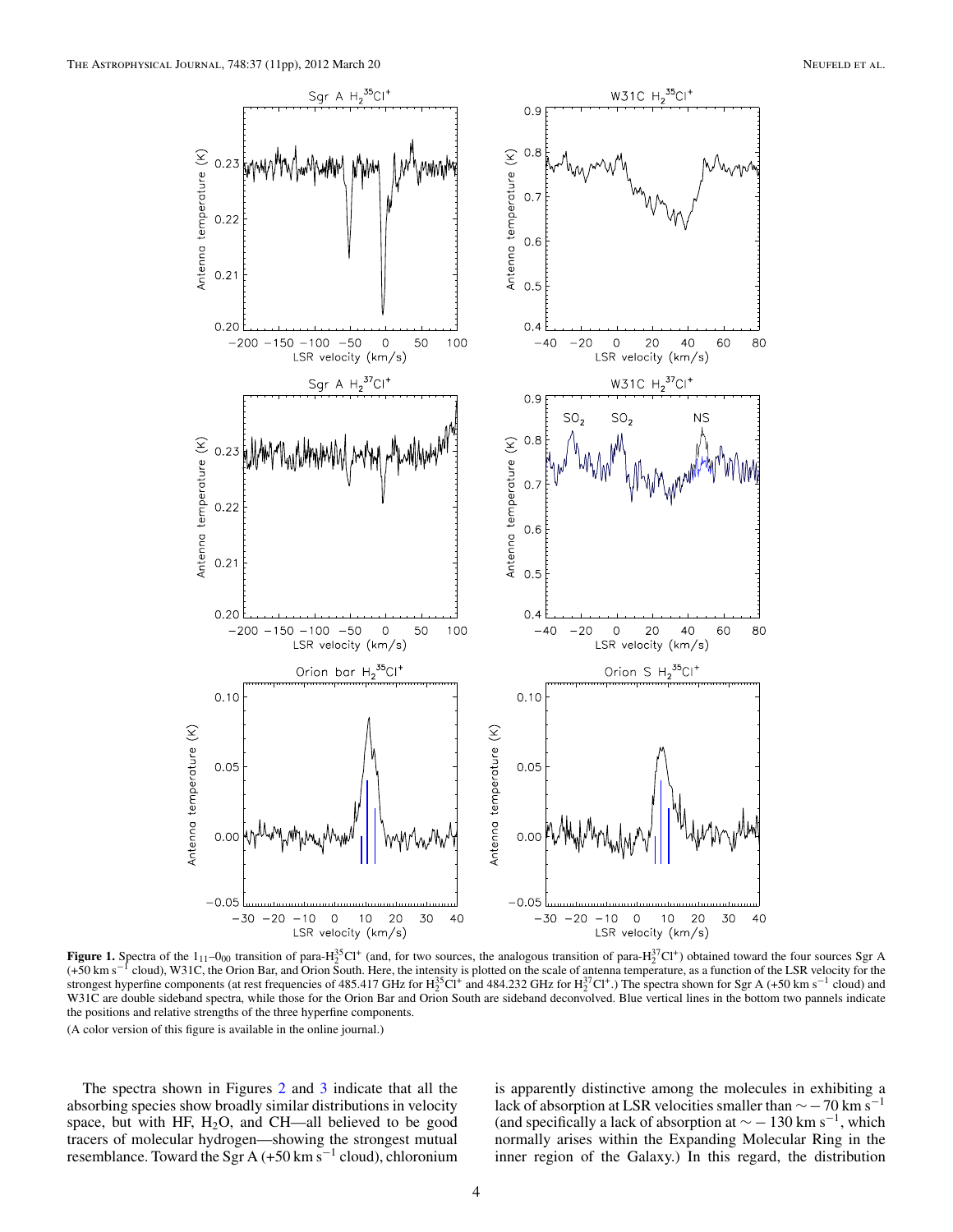<span id="page-4-0"></span>

**Figure 2.**  $H_2^{35}Cl^+$  and  $H_2^{37}Cl^+$  absorption spectra obtained toward W31C, normalized with respect to the continuum flux in a single sideband. The black curves show the observed spectra and the red curves show the result of deconvolving the hyperfine structure; these are the spectra that would have resulted if the hyperfine splitting were zero. For comparison, the spectra of four other molecules detected with HIFI are shown: CH (the 536.761 GHz transition in green from Gerin et al. [2010b,](#page-10-0) after deconvolution of the hyperfine structure), HF (the 1232.476 GHz transition in brown, from Neufeld et al. [2010a\)](#page-10-0), para-H<sub>2</sub>O (the 1113.343 GHz transition in magenta, from Neufeld et al. [2010a\)](#page-10-0), and OH<sup>+</sup> (the 971.804 GHz transition, from Gerin et al. [2010a,](#page-10-0) both with (blue) and without (black) hyperfine deconvolution). In addition, the H I 21 cm spectrum is shown in dark green (from Fish et al. [2003\)](#page-10-0). Vertical offsets have been introduced for clarity.

(A color version of this figure is available in the online journal.)

of  $H_2Cl^+$  in velocity space is more similar to that of atomic hydrogen than that of any of the other molecules shown in Figure 3. Although, given the sensitivity of the observations, this behavior is only tentatively established, it argues in favor of theoretical predictions (see Section [5.1](#page-7-0) below) that the chloronium abundance is largest within clouds that are primarily atomic.

In Table [2,](#page-5-0) the column densities of para- $H_2^{35}Cl^+$  and para- $H_2^{37}Cl^+$  are given for various velocity ranges, computed with the approximation that all para-chloronium molecules are in the ground  $0<sub>00</sub>$  state. As for other hydrides observed toward these sources, that approximation is justified by the large spontaneous



**Figure 3.** Same as Figure 2, except for Sgr A (+50 km s−<sup>1</sup> cloud). Here, the H i 21 cm spectrum is from Lang et al.  $(2010)$ , the OH<sup>+</sup> spectrum is from N. Indriolo et al. (in preparation), and the HF and H2O spectra are from Sonnentrucker et al. (in preparation). The HF and  $H<sub>2</sub>O$  spectra were obtained at a position  $44''$  west and 20" south of that observed here.

(A color version of this figure is available in the online journal.)

radiative rate for the observed transition, $18$  the low density of the foreground clouds responsible for the absorption, and the weak continuum radiation field at the frequency of the observed transition and at the location of the absorbing material. Table [2](#page-5-0) also presents the total  $H_2Cl^+$  column density (both isotopologues) for an assumed ortho-to-para ratio (OPR) of 3. For each velocity range, the H<sub>I</sub> column density is also given, determined from 21 cm absorption spectra (Fish et al. [2003](#page-10-0) for W31C; Lang et al. [2010](#page-10-0) for Sgr A +50 km s<sup>-1</sup> cloud) for an assumed H<sub>I</sub> spin temperature of 100 K. Since the observed  $H_2Cl^+$  is expected to arise primarily in clouds of small  $H_2$  fraction (see Section [5.1](#page-7-0) below), we also give the  $N(H_2Cl^+)/N(H_I)$  abundance ratios in Table [2.](#page-5-0) The mean value obtained for the 0–50 km s−<sup>1</sup> LSR velocity range in W31C,  $N(H_2Cl^+)/N(H_1) = 1.15 \times 10^{-8}$ , corresponds to ~12% of

<sup>&</sup>lt;sup>18</sup> The Einstein *A*-coefficient for the observed para- $H_2^{35}Cl^+$  transition is  $1.59 \times 10^{-2}$  s<sup>-1</sup>, for an assumed dipole moment of 1.89 D. This implies that the  $H_2$  and electron "critical densities" (at which the rate of collisional deexcitation is equal to this spontaneous radiative decay rate) are  $\sim$ 10<sup>8</sup> cm<sup>-3</sup> and  $\sim$ 10<sup>4</sup> cm<sup>-3</sup>, respectively, given the estimated collisional rate coefficients discussed in Section [4.2.](#page-5-0)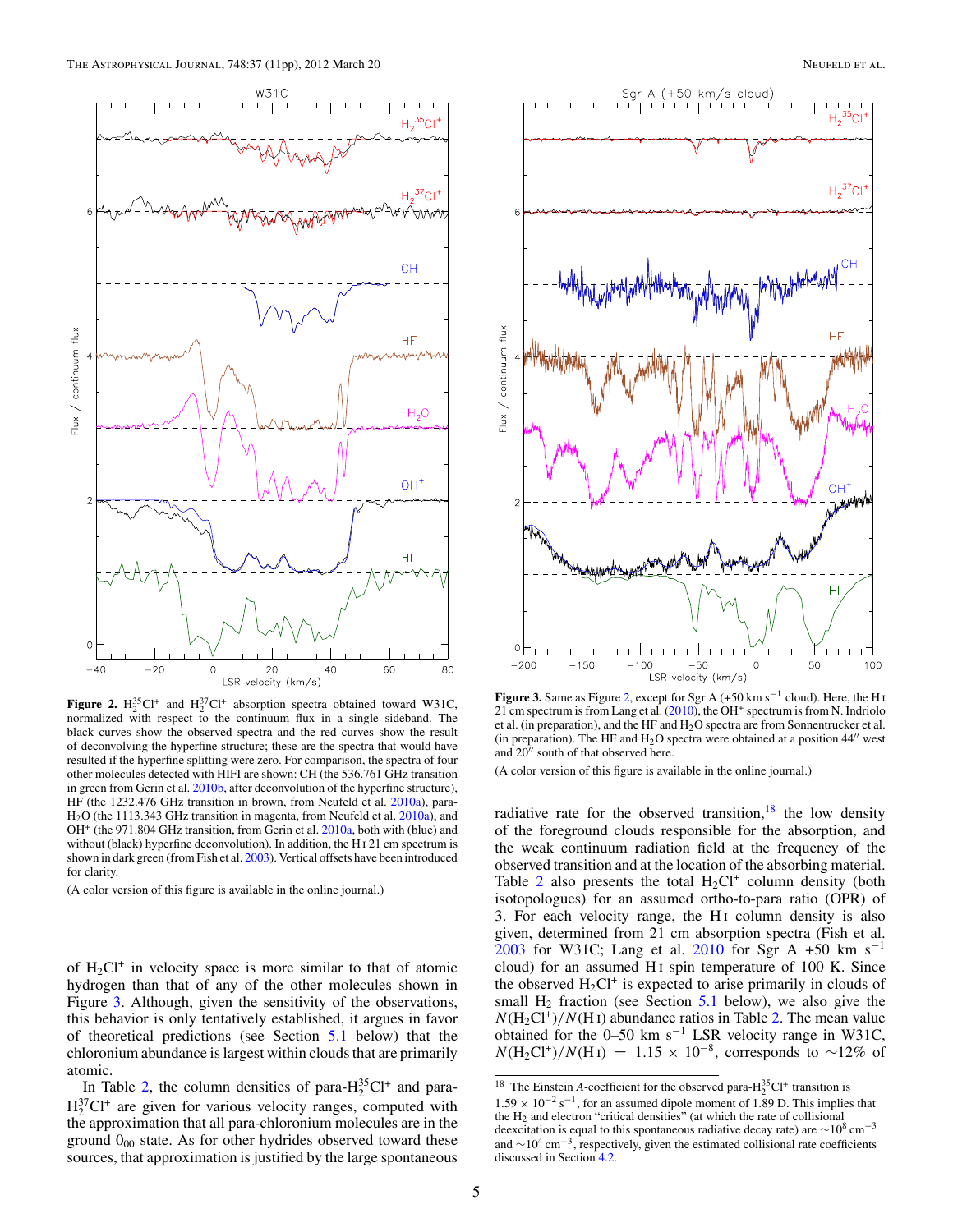**Table 2** Chloronium Column Densities and Abundances from Absorption-line Observations

<span id="page-5-0"></span>

| Source | $v_{LSR}$ Range<br>$(km s^{-1})$ | $N(p-H_2^{35}Cl^+)$<br>$(10^{12} \text{ cm}^{-2})$ | $N(p-H_2^{37}Cl^+)$<br>$(10^{12} \text{ cm}^{-2})$ | $N(H_2Cl^+)$<br>$(10^{12} \text{ cm}^{-2})$ | 35Cl/37Cl | N(HI)<br>$(10^{21}$ cm <sup>-2</sup> ) | $N(H_2Cl^+)/N(HI)$<br>$10^{-9}$ |
|--------|----------------------------------|----------------------------------------------------|----------------------------------------------------|---------------------------------------------|-----------|----------------------------------------|---------------------------------|
| W31C   | [10, 20]                         | 3.9                                                | 1.6                                                | 22                                          | 2.5       | 2.2                                    | 10.0                            |
|        | [20, 30]                         | 5.9                                                | 3.0                                                | 36                                          | 2.0       | 2.9                                    | 12.1                            |
|        | [30, 40]                         | 8.5                                                | 3.2                                                | 47                                          | 2.6       | 3.5                                    | 13.4                            |
|        | [40, 50]                         | 2.8                                                | 0.9                                                | 15                                          | 3.3       | 1.7                                    | 8.0                             |
| Total: | [10, 50]                         | 21.1                                               | 8.4                                                | 118                                         | 2.5       | 10                                     | 11.5                            |
| Sgr A  | $[-70, -30]$                     | 2.3                                                | 0.9                                                | 13                                          | 2.5       | 2.9                                    | 4.4                             |
|        | $[-30, +20]$                     | 5.5                                                | 1.3                                                | 27                                          | 4.2       | >14                                    | ${<}2.0$                        |
| Total: | $[-70, +20]$                     | 7.8                                                | 2.2                                                | 40                                          | 3.5       | >17                                    | ${<}2.4$                        |

the gas-phase chlorine abundance within diffuse atomic clouds  $(1.0 \times 10^{-7})$ ; Moomey et al. [2012\)](#page-10-0); that obtained for the  $-70$  to  $-30$  km s<sup>-1</sup> LSR velocity range in Sgr A (+50 km s<sup>-1</sup> cloud),  $N(H_2Cl^+)/N(H_1) = 4.4 \times 10^{-9}$ , corresponds to ~4% of the gas-phase chlorine abundance. For most velocity intervals, in both sources, the  $H_2^{35}Cl^+/H_2^{37}Cl^+$  abundance ratio is similar to the  ${}^{35}Cl^+/\frac{}^{37}Cl^+$  isotopic ratio of 3 observed in the solar system (Lodders [2003\)](#page-10-0).

# *4.2. Chloronium Emission Observed toward the Orion Bar*

The absorption-line observations discussed above provide robust estimates of the  $H_2Cl^+$  column densities, because almost all para-chloronium molecules are in the ground  $0_{00}$  state (see Section [4.1](#page-2-0) above), but the interpretation of the *emission-line* observations is less straightforward. At the densities of the H<sub>2</sub>Cl<sup>+</sup> emission region in the Orion Bar— $n(H_2) \sim 3 \times 10^4$  cm<sup>-3</sup> and  $n(e) \sim 5 \text{ cm}^{-3}$  (discussed further below)—the molecule will be subthermally excited, with most para- $H_2Cl^+$  molecules in the ground  $0<sub>00</sub>$  state, and thus the emission line intensity will depend crucially upon the rate coefficients for collisional excitation of  $H_2Cl^+$ . Because all excitations, to any excited rotational state, will be followed by a radiative cascade resulting in the emission of a  $1_{11}$  –  $0_{00}$  line photon, the relevant parameter is the total rate of collisional excitation out of the ground rotational state. As far as we are aware, no detailed calculations of the latter have been performed. For excitation by  $H_2$ , we therefore adopt the results obtained (Faure et al. [2007\)](#page-10-0) for the isovalent para- $H_2O$  molecule, which yield a total rate coefficient for excitation from  $0<sub>00</sub>$  that is well approximated by  $q_{\text{tot}}(H_2) = 2 \times 10^{-10} T_2^{0.5} \exp[-E(1_{11})/kT] \text{ cm}^3 \text{ s}^{-1}$ , where  $E(1_{11})$  is the energy of the lowest excited state (1<sub>11</sub>), *T* is the kinetic temperature, and  $T_2 = T/100$  K. For the case of collisional excitation by electrons, we used the Coulomb–Born approximation to relate the spontaneous radiative rate for the  $1_{11}$ – $0_{00}$  transition to the rate of electron impact excitation. With the aid of Equations (15), (12), and (11) in Neufeld  $\&$ Dalgarno [\(1989\)](#page-10-0), we thereby obtained an estimate for the rate coefficient for excitation from  $0_{00}$  that can be fit by  $q_{\text{tot}}(e) =$ 2.6 × 10<sup>-6</sup> $T_2^{-0.37}$  exp[ $-E(1_{11})/kT$ ] cm<sup>3</sup> s<sup>-1</sup>, where  $E(1_{11}) =$ 23 K for the case of  $H_2Cl^+$ . We have also considered—and then rejected—the possibility that excited states of  $H_2Cl^+$  might be populated significantly when the molecule is formed. Even if every  $H_2Cl^+$  is formed in an excited state, this so-called "formation pumping" can be shown to be negligible by means of an argument that equates the rate of formation of  $H_2Cl^+$  to the

rate of its destruction through DR and proton transfer to neutral species.<sup>19</sup>

The molecular hydrogen density in the Orion Bar has been estimated previously by means of PDR modeling (e.g., Jansen et al. [1995\)](#page-10-0). The consensus estimate, which we adopt here, implies a total density of hydrogen nuclei of  $n_H \sim 6 \times 10^4$  cm<sup>-3</sup> although previous studies have suggested the presence of denser clumps with a small filling factor (e.g., Lis  $&$  Schilke [2003\)](#page-10-0); in this paper, we neglect the latter because their contribution to the overall emission is expected to be small. Theoretical studies for the chemistry of chlorine-bearing molecules (e.g., Neufeld & Wolfire [2009,](#page-10-0) hereafter NW09) suggest that  $H_2Cl^+$ is most abundant near the cloud surface where carbon is fully ionized, hydrogen is largely atomic, and the gas temperature is ∼500 K. In this region, the atomic hydrogen density is essentially the hydrogen nucleon density,  $n(HI) \sim n_H$ , and we estimate the collisional excitation rate (per  $H_2Cl^+$  molecule) as  $R_{\text{surface}} = q_{\text{tot}}(H_2)n_{\text{H}} + q_{\text{tot}}(e)n_e = 3.\overline{8} \times 10^{-5} \text{ s}^{-1}$ . Here, we assumed that the rate of collisional excitation by H is equal to that for  $H_2$ , and we adopted an electron abundance equal to the gas-phase abundance of carbon ( $\sim$ 1.6 × 10<sup>-4</sup> relative to H nuclei; Sofia et al. [2004\)](#page-10-0). We also considered the conditions existing far from the cloud surface, in the cloud interior, where the fractional ionization is low, hydrogen is primarily molecular, and the gas temperature is  $\sim$ 30 K; if the H<sub>2</sub>Cl<sup>+</sup> originates primarily in such a region, the collisional excitation is  $R_{\text{interior}} = q_{\text{tot}}(H_2) n_{\text{H}}/2 = 1.5 \times 10^{-6} \text{ s}^{-1}$ . Unfortunately, these estimates are quite uncertain, given the absence of reliable rate coefficients for  $H_2Cl^+$ . In particular, several shortcomings in the Coulomb–Born approximation have been discussed by Faure & Tennyson [\(2001\)](#page-10-0), and there may be significant differences in the rates of excitation of  $H_2Cl^+$  and  $H_2O$  in collisions with  $H_2$ .

In the limit of subthermal excitation, the integrated brightness temperature of the  $1_{11} - 0_{00}$  line is related to the column density of para- $H_2Cl^+$  by the expression

$$
8\pi k \int T_b dv = hc\lambda^2 RN(p\text{-}H_2Cl^+),\tag{1}
$$

where  $N(p-H_2Cl^+)$  is the beam-averaged column density of para- $H_2Cl^+$ . In deriving Equation (1), we adopted the

<sup>&</sup>lt;sup>19</sup> The H<sub>2</sub>Cl<sup>+</sup> destruction rate is  $k_{\text{DR}}n_e + k_{\text{PT}}n(X)$ , where

*<sup>k</sup>*DR <sup>=</sup> <sup>1</sup>*.*<sup>2</sup> <sup>×</sup> <sup>10</sup>−7(*T /*300 K)−0*.*<sup>85</sup> cm<sup>3</sup> <sup>s</sup>−<sup>1</sup> (W. D. Geppert & M. Hamberg 2009, private communication) is the rate coefficient for dissociative recombination of H<sub>2</sub>Cl<sup>+</sup>,  $k_{PT} \sim 10^{-9}$  cm<sup>3</sup> s<sup>-1</sup> is a typical rate coefficient for proton transfer, and  $n(X) \sim$  few  $\times 10^{-4}n(H_2)$  is the density of neutral species (e.g., CO) to which proton transfer might occur. The first term in this expression is smaller than the rate of electron-impact excitation, while the second term is much smaller than the rate of collisional excitation by  $H_2$  or  $H$ .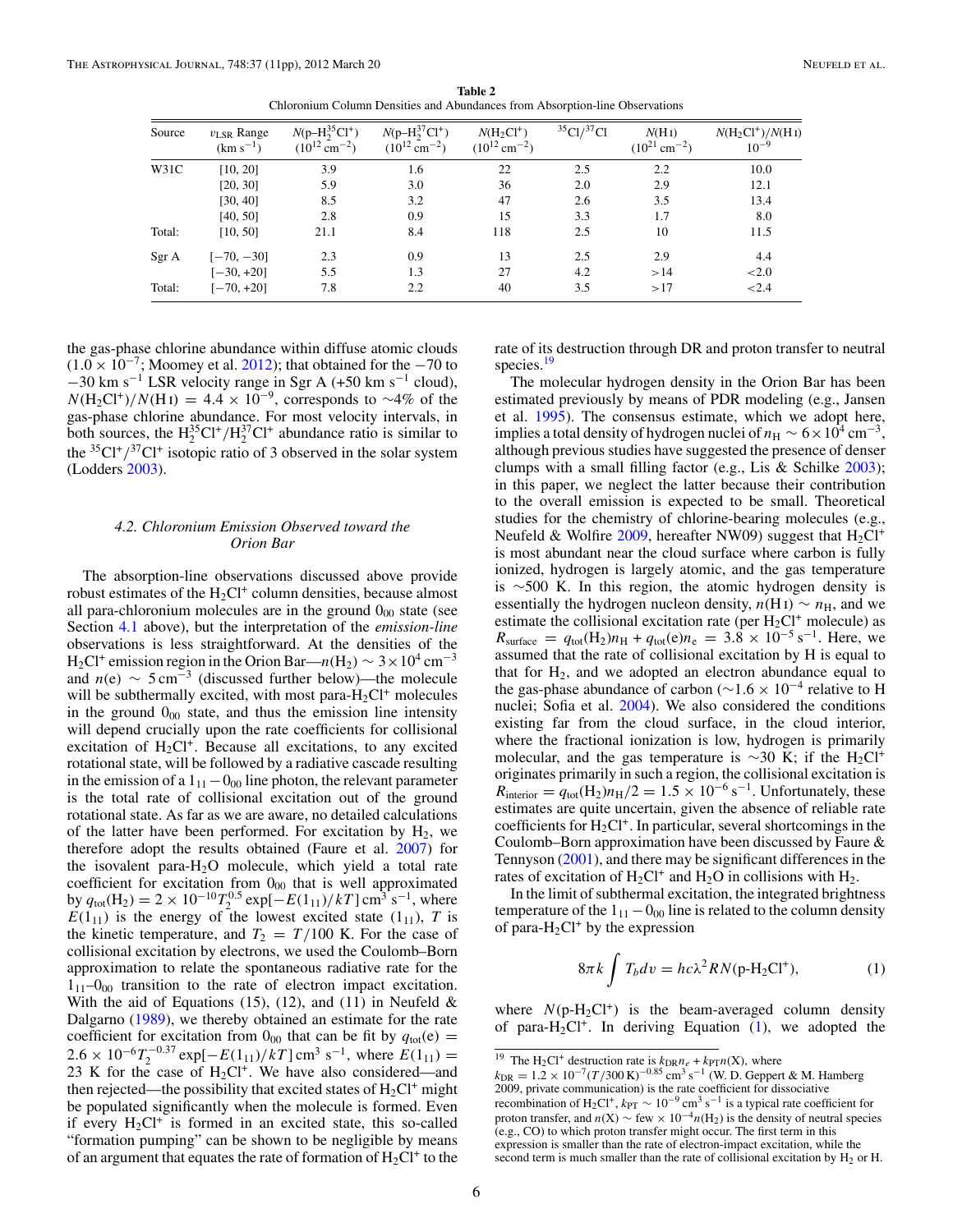<span id="page-6-0"></span>standard definition of Rayleigh–Jeans brightness temperature,  $T_b = I_v \lambda^2 / 2k$ , where  $I_v$  is the specific intensity; and we assumed that the line emission is optically thin and isotropic, with the frequency-integrated specific intensity given  $b$ *y*  $hν RN(p-H<sub>2</sub>Cl<sup>+</sup>)/4π$ .

Given an integrated antenna temperature of 411 mK km s<sup>-1</sup> for the  $1_{11}$ – $0_{00}$  transition of  $H_2^{35}Cl^+$ , and a main beam efficiency of 0.76 (Roelfsema et al. [2012\)](#page-10-0), this expression yields an estimate of  $7 \times 10^{12}$  cm<sup>-2</sup> for the beam-averaged column density of para-H<sub>2</sub><sup>35</sup>Cl<sup>+</sup>, if assumed to originate in a region close to the cloud surface (where  $R = R_{\text{surface}}$ ). Alternatively, if the para-H<sub>2</sub><sup>35</sup>Cl<sup>+</sup> originates in the cloud interior (where  $R =$  $R_{interior}$ , the estimated column density is even higher: 1.6  $\times$ 1014 cm−2. For an assumed OPR of 3 for chloronium, corresponding to the equilibrium value expected at diffuse cloud temperatures, and for a  $H_2^{35}Cl^+/H_2^{37}Cl^+$  ratio of 3, these values correspond to total H<sub>2</sub>Cl<sup>+</sup> column densities of 2.9  $\times$  10<sup>13</sup> cm<sup>-2</sup> and  $7.0 \times 10^{14}$  cm<sup>-2</sup>, respectively, for a cloud surface and cloud interior source of the observed  $H_2^{35}Cl^+$  emission. These estimates both apply to the beam-averaged column density and represent two extreme cases that are expected to bracket the actual value.

#### *4.3. Chloronium Emission Observed toward the Orion South Condensation*

In the Orion South molecular condensation, the gas density is believed to be higher than in the Orion Bar PDR (and UV radiation field to be smaller.) Mundy et al. [\(1988\)](#page-10-0) estimated the virial mass of Orion S to be 80  $M_{\odot}$  from interferometric CS  $J = 2-1$  observations, and—assuming a thickness along the line of sight based on the observed angular size—obtained an estimate of  $3 \times 10^6$  cm<sup>-3</sup> for the H<sub>2</sub> density,  $n(H_2) = n_H/2$ . A better density estimate comes from fits to the  $J = 4-3$ ,  $J = 10-9$ ,  $J = 12-11$ , and  $J = 16-15$  transitions of HC<sub>3</sub>N, observed by Bergin et al. [\(1996\)](#page-10-0), who mapped the entire Orion ridge in these transitions with an angular resolution of about  $50<sup>7</sup>$ . Assuming a gas temperature of 30 K, Bergin et al. obtained a density estimate  $n(H_2) > 1.2 \times 10^6$  cm<sup>-3</sup> at the position of Orion S, with  $n(H_2) \sim 10^6$  cm<sup>-3</sup> at adjacent positions. For a higher assumed gas temperature ∼100 K, the density limit for Orion S would be lower by about a factor of three. Finally, Rodríguez-Franco et al.  $(2001)$  combined observations of the  $N = 1-0$ ,  $N = 2-1$ , and  $N = 3-2$  lines of CN to estimate a density  $n(H_2) = 2 \times 10^5$  cm<sup>-3</sup> for the region near Orion S, for an assumed gas temperature of 80 K. In our analysis of the  $H_2Cl^+$  emission detected from Orion S, we have adopted a density estimate  $n(H_2) = 3 \times 10^5$  cm<sup>-3</sup>, based on these previous values presented in the literature.

The gas temperature in Orion South has been estimated from observations of two symmetric top molecules: NH<sub>3</sub> (Batrla et al. [1983\)](#page-10-0) and CH3CN (Ziurys et al. [1990\)](#page-10-0). Although Batrla et al. mapped the  $(1,1)$  and  $(2,2)$  inversion lines of NH<sub>3</sub> with a resolution of  $43''$ , only for a few select positions were observations of the higher inversion lines made and temperatures quoted. One such position was within  $11''$  of Orion South (their position S6). These observations and those of Ziurys et al. are consistent with a gas temperature of about 100 K for Orion S, a value that we adopt in deriving the  $H_2Cl^+$  column density.<sup>20</sup>

<sup>20</sup> We note also that Mauersberger et al. [\(1986\)](#page-10-0) detected the  $(J, K) = (7, 7)$ metastable inversion line of  $NH_3$ , suggesting that in addition to the 100 K component, a much hotter component is also present with a temperature -270 K, although based on the rotation diagram shown, less than 10% of the NH3 column density is in the high temperature component.

With no clear evidence in Orion South for a PDR of the same prominence as that in the Orion Bar, we expect collisions with  $H_2$  to dominate the excitation of chloronium. Given an integrated antenna temperature of 395 mK km s<sup>-1</sup>, and the density and temperature estimates discussed above, we derive a para-H<sup>35</sup>Cl<sup>+</sup> column density of 3 × 10<sup>12</sup> cm<sup>-2</sup>, corresponding to a total chloronium column density of  $1.6 \times 10^{13}$  cm<sup>-2</sup> for an assumed OPR of 3 and  $H_2^{35}Cl^+/H_2^{37}Cl^+$  ratio of 3. We estimate the beam-averaged H<sub>2</sub> column density as  $4 \times 10^{23}$  cm<sup>-2</sup>, based upon the 1.3 mm dust continuum map obtained by Mezger et al. [\(1990\)](#page-10-0), which implies an  $N(H_2Cl^+)/N(H_2)$  abundance ratio of  $4 \times 10^{-11}$ . This value corresponds to a fraction  $\sim 2 \times 10^{-4}$  of the gas-phase Cl abundance determined for diffuse atomic clouds. By means of a similar analysis, we found that the upper limit on the  $H_2Cl^+$  line flux obtained toward Orion  $H_2$  Peak 1 yields a limit of  $5 \times 10^{-10}$  on the  $N(H_2Cl^+)/N(H_2)$  abundance ratio at that position, a value that is a factor  $\sim$ 10 higher than the abundance inferred for the Orion South condensation.

#### 5. COMPARISON WITH MODEL PREDICTIONS

The past four decades have seen the publication of many theoretical studies of the chemistry of chlorine-bearing molecules in the interstellar medium (Jura [1974;](#page-10-0) Dalgarno et al. [1974;](#page-10-0) van Dishoeck & Black [1986;](#page-10-0) Blake et al. [1985;](#page-10-0) Schilke et al. [1995;](#page-10-0) Federman et al. [1995;](#page-10-0) Amin [1996;](#page-10-0) NW09). In diffuse molecular clouds, the chemistry is initiated by the photoionization of atomic chlorine by ultraviolet radiation in the narrow 912–958 Å wavelength range

$$
Cl + h\nu \to Cl^{+} + e, \tag{R1}
$$

which is followed by the exothermic reaction

$$
Cl^+ + H_2 \rightarrow HCl^+ + H. \tag{R2}
$$

Depending upon the molecular hydrogen fraction,  $f(H_2)$  =  $2n(H_2)/[2n(H_2) + n(H)]$ , HCl<sup>+</sup> is destroyed primarily via DR

$$
HCl^{+} + e \rightarrow H + Cl,
$$
 (R3)

or by reaction with  $H_2$  to form  $H_2Cl^+$ 

$$
HCl^{+} + H_{2} \rightarrow H_{2}Cl^{+} + H. \tag{R4}
$$

Chloronium ions are subsequently destroyed by DR to form Cl or HCl:

$$
H_2Cl^+ + e \rightarrow Cl + H_2 \text{ or } 2H \tag{R5a}
$$

$$
H_2Cl^+ + e \to HCl + H. \tag{R5b}
$$

In dense molecular clouds, by contrast, where the interstellar UV radiation field is greatly attenuated, the reaction sequence is driven by cosmic-ray ionization instead of photoionization. Here, cosmic-ray ionization of  $H_2$  leads to the reactive  $H_3^+$  ion (following proton transfer from  $H_2^+$  to  $H_2$ ), and reactions R1 and R2 are replaced by

$$
Cl + H_3^+ \rightarrow HCl^+ + H_2 \tag{R6}
$$

as the primary route to HCl+.

For several key reactions in the above sequence, there are no reported measurements of the rate coefficients. In particular, the DR rate for HCl+—an important parameter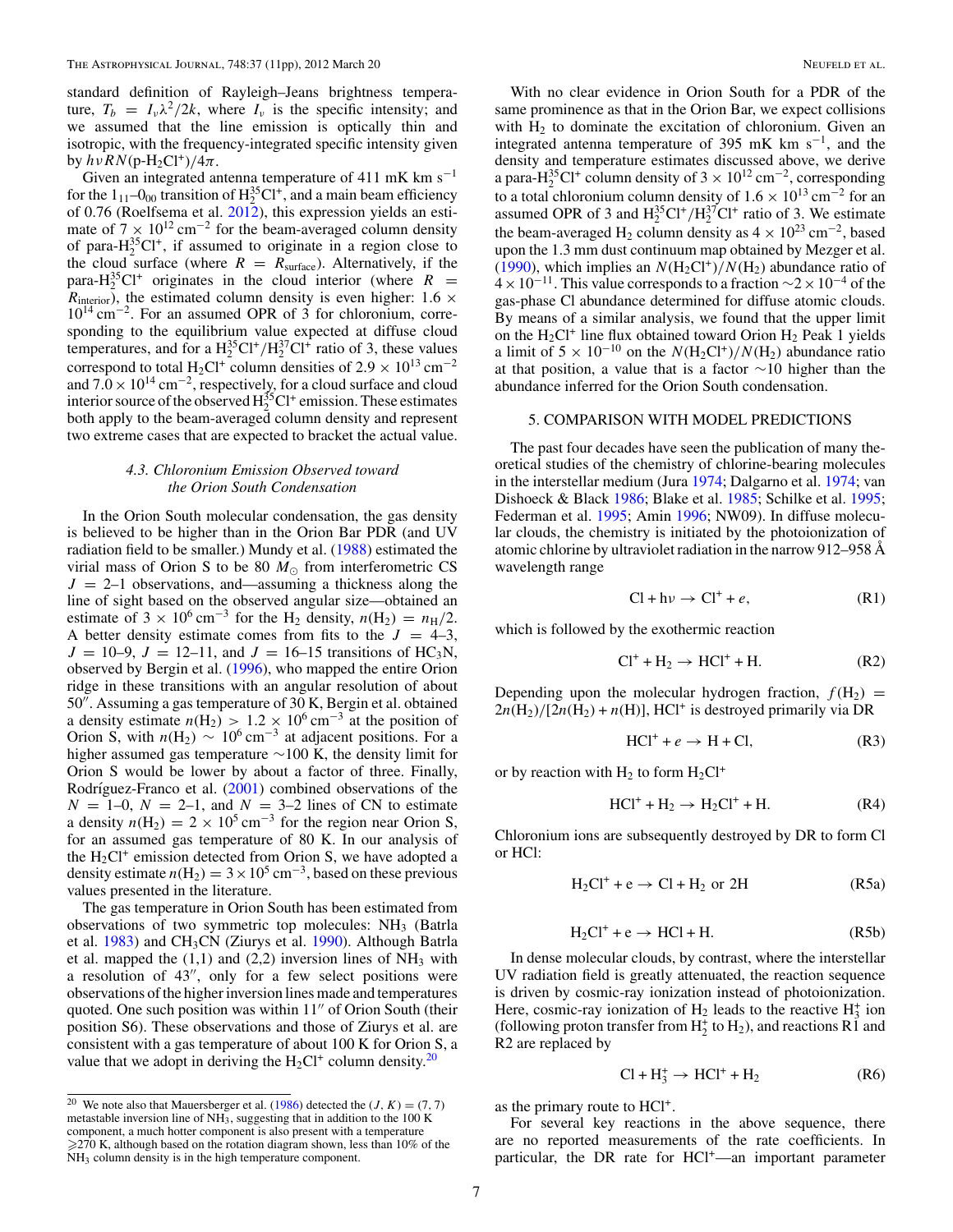<span id="page-7-0"></span>

**Figure 4.** Predicted fractions of gas-phase chlorine present in the HCl<sup>+</sup> (blue triangles) and H<sub>2</sub>Cl<sup>+</sup> (magenta diamonds) ions, averaged along a sight line through a diffuse molecular cloud of total visual extinction  $A_{\rm V, tot}$ , together with the average H<sub>2</sub> fraction,  $\bar{f}$ (H<sub>2</sub>) =  $2N(H_2)/[2N(H_2) + N(H_1)]$  (black). The different panels show the results for different ratios of the gas density, *n*H, to the radiation field, *χ*UV, the latter normalized with respect to the mean radiation field given by Draine [\(1978\)](#page-10-0). (A color version of this figure is available in the online journal.)

affecting the abundances of both  $HC1^+$  and  $H_2Cl^+$ —is unknown and urgently needed. In their recent study of chlorine chemistry in diffuse molecular clouds, NW09 adopted a rate coefficient for this process of  $2 \times 10^{-7}$  cm<sup>3</sup> s<sup>-1</sup>, a value typical of DR rate coefficients for diatomic molecular ions; however, several hydride molecular ions, including OH<sup>+</sup> and HF<sup>+</sup>, have measured rate coefficients up to an order of magnitude smaller than this typical value.

### *5.1. Diffuse Cloud Abundances toward W31C and Sgr A (+50 km s*−*<sup>1</sup> Cloud)*

To help interpret the  $H_2Cl^+$  observations of diffuse clouds along the sight lines to Sgr A (+50 km s<sup>-1</sup> cloud) and W31C, we have used the Meudon PDR code (Le Petit et al. [2006\)](#page-10-0) to obtain predictions for the  $H_2Cl^+$  abundance. The approach is rather similar to that adopted by NW09, but includes an improved treatment of the depth dependence of the photochemistry and of the self-shielding of molecular hydrogen from photodissociation. In particular, the photodissociation and photoionization rates for such species as H,  $H_2$ , Cl, HCl, HCl<sup>+</sup>, and CO have been computed by integrating the corresponding cross-sections over the radiation field intensity in an "exact" UV transfer approach where possible self-shielding, line overlap, and continuum gas phase and dust absorption are taken into account. The contribution of the dust extinction is computed from the shape of the extinction curve whose analytic expression is given and discussed in Fitzpatrick & Massa [\(1999\)](#page-10-0). The mean Galactic curve

extinction has been used here as our standard assumption. The radiation field is assumed to impinge isotropically on both sides of a slab of fixed visual extinction  $A_{V,tot}$ . The reaction network is the same as that adopted by NW09.

In Figure 4, we present the predicted fractions of gasphase chlorine present in the HCl<sup>+</sup> and H<sub>2</sub>Cl<sup>+</sup> ions,  $\bar{f}$ (HCl<sup>+</sup>) and  $\bar{f}$ (H<sub>2</sub>Cl<sup>+</sup>), averaged along a sight line through a diffuse molecular cloud of total visual extinction *A*V*,*tot, together with the average H<sub>2</sub> fraction,  $\bar{f}(H_2) = 2N(H_2)/[2N(H_2) + N(H_1)].$ Although the diffuse-cloud abundances of  $HC1^+$  and  $H_2Cl^+$ show very little dependence upon the cosmic-ray ionization rate, we note that the results presented in Figure 4 were computed for an assumed primary cosmic-ray ionization rate of  $1.8 \times 10^{-16}$  s<sup>-1</sup> per H nucleus, a value corresponding to the "enhanced ionization rate" considered by NW09 and in agreement with recent estimates obtained from the analysis of  $H_3^+$  (Indriolo et al. [2007\)](#page-10-0) and OH<sup>+</sup> abundances (Neufeld et al. [2010b\)](#page-10-0) in diffuse clouds. The different panels in Figure 4 show the results for different ratios of the gas density,  $n_{\rm H}$ , to the radiation field,  $\chi_{UV}$ , the latter normalized with respect to the mean radiation field given by Draine [\(1978\)](#page-10-0). Regardless of  $n_H/\chi_{UV}$ , the maximum value of  $\bar{f}(H_2Cl^+)$  is typically obtained in clouds with  $\bar{f}(H_2) \sim 0.3$ . In Figure [5,](#page-8-0) we show (magenta diamonds) the ratio of the  $H_2Cl^+$  column density to that of atomic hydrogen,  $N(H_2Cl^+)/N(H_1)$ , together with the corresponding ratio for HCl+ (blue triangles). The maximum  $N(H_2Cl^+)/N(H_I)$  ratio predicted for any parameters,  $1 \times 10^{-9}$ ,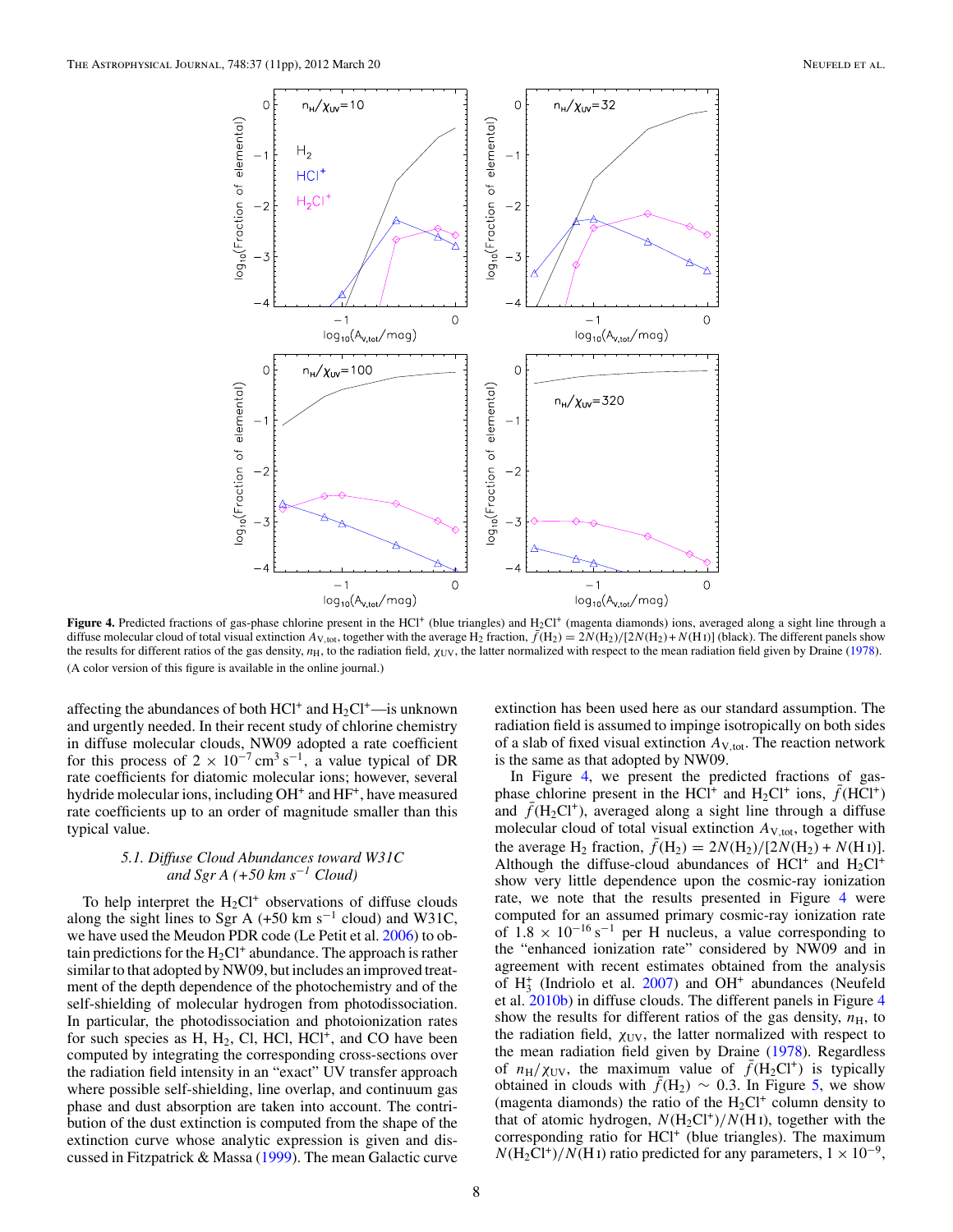<span id="page-8-0"></span>

**Figure 5.** Predicted *N*(HCl+)*/N*(H i) (blue triangles) and *N*(H2Cl+)*/N*(H i) (magenta diamonds) ratios, averaged along a sight line through a diffuse molecular cloud of total visual extinction  $A_{V, \text{tot}}$ . The different panels show the results for different ratios of the gas density,  $n_H$ , to the radiation field,  $\chi_{UV}$ , the latter normalized with respect to the mean radiation field given by Draine [\(1978\)](#page-10-0).

(A color version of this figure is available in the online journal.)

is a factor of 4 and 12 below the average values measured toward Sgr A (+50 km s<sup>-1</sup> cloud) and W31C, respectively. A very similar discrepancy has been reported in the case of HCl<sup>+</sup>, the tentative detection of which has been presented recently by De Luca et al.  $(2011)$ . Indeed, if we assume a  $N(H_2Cl^+)/N(HCl^+)$ ratio of 1, the value implied for W31C given the De Luca et al. detection, the maximum predicted  $N(H_2Cl^+)/N(H_I)$  ratio is  $5 \times 10^{-10}$ , a factor of ~20 below the measured value.

We have investigated several explanations for the discrepancies described above, none of which appears to be entirely satisfactory. First, we have examined the effect of reducing the rate coefficient assumed for DR of HCl<sup>+</sup> to 2  $\times$  $10^{-8}$  cm<sup>3</sup> s<sup>-1</sup>(*T*/300 K)<sup>-1/2</sup>; this value is 10 times smaller than that adopted by NW09 as the typical DR of diatomic molecular ions, but equal to the experimental value obtained by Djurić et al. [\(2001\)](#page-10-0) for HF+. The result of this change is quite modest, however; for the cloud model that yields the maximum  $H_2Cl^+$ abundance, with  $A_{V,tot} = 0.3$  and  $n_H/\chi_{UV} = 32$ , the predicted  $HC1^+$  and  $H_2Cl^+$  abundances increase by factors of 2.7 and 1.3, respectively. Second, we investigated the effect of increasing the rate coefficient assumed for charge transfer between Cl and H<sup>+</sup>. That reaction was assumed by Blake et al. [\(1986\)](#page-10-0) to have a rate coefficient of  $10^{-9}$  cm<sup>3</sup> s<sup>-1</sup> and was identified as an important route to the formation of  $Cl<sup>+</sup>$ , but subsequently found to have a considerably smaller rate coefficient (by factors of  $\sim$ 20 and ∼250 at 300 K and 100 K, respectively) in calculations performed by Pradhan & Dalgarno [\(1994\)](#page-10-0). For the cloud model with  $A_{V,tot} = 0.3$  and  $n_H/\chi_{UV} = 32$ , the predicted HCl<sup>+</sup> and

 $H_2Cl^+$  abundances only increase by 7% and 6%, respectively, if a rate coefficient of  $10^{-9}$  cm<sup>3</sup> s<sup>-1</sup> is assumed in place of that computed by Pradhan & Dalgarno [\(1994\)](#page-10-0). Third, we have examined the effect of adopting an interstellar radiation field with a spectral shape corresponding to a 30,000 K blackbody in place of that assumed by Draine [\(1978;](#page-10-0) but with the absolute intensity constrained to be equal at 1000 Å.) At photon energies above the ionization potential of atomic chlorine (12.97 eV), the former drops less rapidly than the latter, leading to an enhanced photoionization rate for Cl. However, even for this harder (and arguably extreme) radiation field, the resultant  $HCl^+$  and  $H_2Cl^+$ abundances are only increased by factors of 1.4 and 1.3, respectively. Fourth, we have investigated the dependence of the model predictions upon the wavelength dependence of the dust opacity, assumed in our standard model to follow the average Galactic extinction law of Fitzpatrick & Massa [\(1999\)](#page-10-0). We have considered a case in which the dust opacity is assumed to rise less rapidly as the wavelength decreases, following the extinction curve of HD 294264 (Fitzpatrick & Massa [2005\)](#page-10-0). Here, the peak  $H_2Cl^+$  abundances are achieved at somewhat larger  $A_{V,tot}$ , but the effect on the peak abundances are small: the peak predicted HCl<sup>+</sup> and H<sub>2</sub>Cl<sup>+</sup> abundances are only increased by 3% and 12%, respectively.

We note two additional systematic uncertainties that might help account for the discrepancy between theory and observation. First, the chloronium column densities derived from the absorption-line observations are inversely proportional to the square of the assumed dipole moment, for which we adopted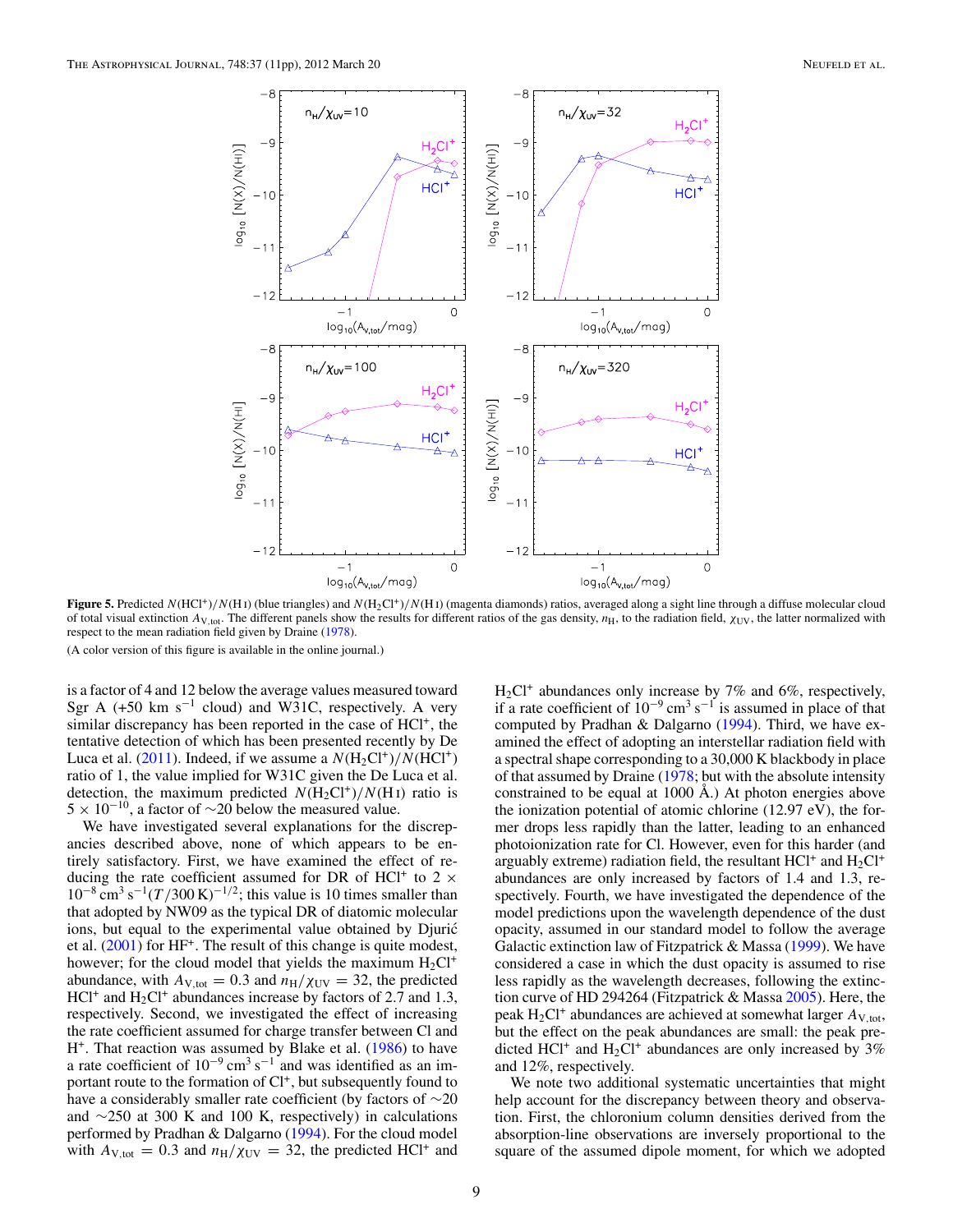a value of 1.89 D, the result of unpublished calculations by Müller. This value is already fairly large, and thus an unusually large dipole moment (larger than ∼4–5 D) would be needed to bring the theory and observation into acceptable agreement. Second, the chloronium column densities predicted by theory are roughly inversely proportional to the assumed DR rate for  $H<sub>2</sub>Cl<sup>+</sup>$ . The value we adopted was that obtained in recent laboratory measurements (W. D. Geppert & M. Hamberg 2009, private communication) performed with the use of an ion storage ring, but there is always the possibility that some degree of  $H<sub>2</sub>Cl<sup>+</sup>$  rotational excitation in the laboratory environment may lead to results that differ from those applicable in the interstellar environment (where most molecules are in the ground rotational state); in this regard, we note that Petrignani et al. [\(2011\)](#page-10-0) have recently argued that studies of DR in ion storage rings may typically involve ions with higher rotational temperatures than had previously been appreciated.

Finally, we note that the theoretical models employed to date obtain steady-state abundances for the chlorine-bearing molecules under investigation. Because the timescale for  $H_2$ formation is relatively long—of order 10  $(100 \text{ cm}^{-3}/n_{\text{H}})$ Myr—time-dependent effects may be important as molecular clouds either form or disperse. In the case of molecular cloud formation, the  $H<sub>2</sub>$  abundance lags relative to its equilibrium value, which is unfavorable for the formation of chloronium; but the case of cloud dispersal may be more favorable for the production of enhanced  $H_2Cl^+$  abundances and is worthy of future investigation.

#### *5.2. The Column Density in the Orion Bar PDR*

The chloronium column density predicted by NW09 (their Figure 5) for conditions appropriate to the Orion Bar PDR— $n_H \sim 6 \times 10^4 \text{ cm}^{-2}$  and  $\chi_{UV} \sim 3 \times 10^4$  (Herrmann et al. [1997\)](#page-10-0)—is  $N(H_2Cl^+) \sim 3 \times 10^{11}$  cm<sup>-2</sup>, a factor ~100 smaller than the observed value (see Section [4.2](#page-5-0) for the case of a surface source of  $H_2Cl^+$ ). These two column densities are not directly comparable, however, because the theoretical prediction is of the perpendicular column density of chloronium, whereas the Orion Bar PDR is viewed nearly edge-on. Nevertheless, the geometric enhancement in the measured column density is expected to be a factor ∼4 (e.g., Neufeld et al. [2006\)](#page-10-0), and thus the theory still appears to underpredict the observed column density by more than an order of magnitude. Clearly, the uncertainties here are considerably larger than those involved in the comparison of theory and observation in *diffuse* clouds, but nevertheless it appears that the discrepancy is similar in size (and direction).

# *5.3. The Abundance in the Orion South Condensation*

Whereas the chemistry leading to chloronium in diffuse clouds is driven by photoionization of Cl, the chemical network in dense clouds is initiated by cosmic-ray ionization. In Figure 6, we show theoretical predictions for the  $H_2Cl^+$  abundance in the shielded interior of a dense cloud, shown here relative to that of gas-phase chlorine. These predictions are based upon an assumed cosmic-ray ionization rate of  $1.8 \times 10^{-17}$  s<sup>-1</sup> (primary ionization rate per H nucleus); this is the "standard value" adopted by NW09, believed to be most appropriate for dense molecular clouds. Once again, the observed  $H_2Cl^+$ abundance of  $\sim$ 1.5 × 10<sup>-4</sup> relative to the diffuse cloud gasphase chlorine abundance (Section [4.3\)](#page-6-0) is more than an order of magnitude greater than the model prediction. The discrepancy



**Figure 6.** Theoretical predictions (from NW09) for the dense cloud  $H_2Cl^+$ abundance, shown here relative to that of gas-phase chlorine, for an assumed cosmic-ray ionization rate of 1*.*<sup>8</sup> <sup>×</sup> <sup>10</sup>−<sup>17</sup> <sup>s</sup>−<sup>1</sup> (primary ionization rate per H nucleus).

becomes even greater if the chlorine depletion in the Orion South condensation is larger than that in the diffuse ISM, as suggested by observations of HCl by Schilke et al. [\(1995\)](#page-10-0).

# 6. SUMMARY

- 1. We have detected interstellar chloronium absorption in foreground molecular clouds along the sight lines to the bright submillimeter continuum sources Sgr A  $(+50 \text{ km s}^{-1})$ cloud) and W31C. Both para- $H_2^{35}Cl^+$  and para- $H_2^{37}Cl^+$ were detected, in absorption, in the  $1_{11}-0_{00}$  ground-state transition. For an assumed OPR of 3, the observed optical depths imply that chloronium accounts for ∼4%–12% of chlorine nuclei in the gas phase.
- 2. We have detected interstellar chloronium emission from two positions in the Orion Molecular Cloud I: the Orion Bar PDR and the Orion South condensation. For an assumed OPR of 3, the observed emission line fluxes imply total beam-averaged column densities of <sup>∼</sup>2*.*<sup>9</sup> <sup>×</sup> 1013 cm−<sup>2</sup> and  $\sim$ 1.6 × 10<sup>13</sup> cm<sup>-2</sup>, respectively, for chloronium in these two sources.
- 3. The chloronium abundances inferred in this study are typically at least a factor  $\sim$ 10 larger than the predictions of theoretical models for the chemistry of interstellar molecules containing chlorine. Several explanations for this discrepancy were investigated, but none has proven satisfactory, and thus the large observed abundances of chloronium remain puzzling. Additional laboratory and*/*or theoretical investigations of the dipole moment of  $H_2Cl^+$ , its DR rate (for rotationally cold ions), and its rates of collisional excitation by  $H_2$  and  $e$  are urgently needed, as are time-dependent astrochemical models.

HIFI has been designed and built by a consortium of institutes and university departments from across Europe, Canada,